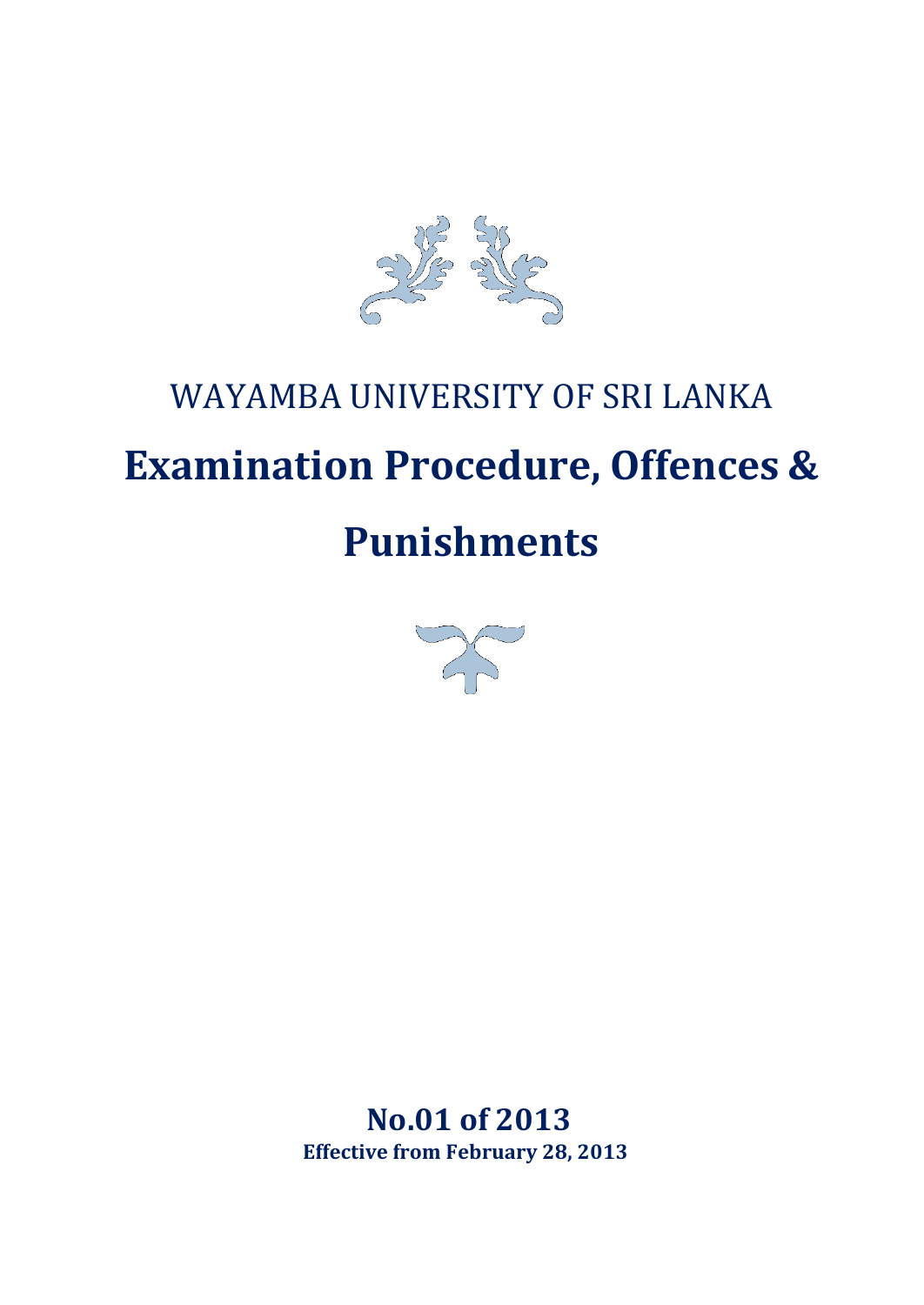## **Examination Procedure, Offences & Punishments**

Regulations made by the Senate of the Wayamba University of Sri Lanka under section 136 read with Sections 29,45, and 46 of the Universities Act No. 16 of 1978 as amended by the Universities (Amendment) Act No.7 of 1985.

## **Regulations**

These regulations may be cited as the Examination Procedure, Offences & Punishment Regulation No 01 of 2013, effective from 28.02.2013

## **Part I**

## **EXAMINATION PROCEDURES**

## **Item**

| 1.1. | A candidate is expected to be outside the Examination<br>Hall at least 15 Minutes before the commencement of<br>each paper, but shall not enter the Hall until he/she is<br>requested to do so by the Supervisor.                                                                                                                                                                                                                                                                                                                                 | Attendance     |
|------|---------------------------------------------------------------------------------------------------------------------------------------------------------------------------------------------------------------------------------------------------------------------------------------------------------------------------------------------------------------------------------------------------------------------------------------------------------------------------------------------------------------------------------------------------|----------------|
|      | 1.2. On admission to the hall a candidate shall occupy the<br>seat allocated to him/her and shall not change it except<br>on the specific instructions of the Supervisor.                                                                                                                                                                                                                                                                                                                                                                         | Seating        |
|      | 1.3. Candidate shall not be admitted to the Examination<br>Hall after the expiry of 20 minutes from the<br>commencement of the Examination in the case of one<br>to three hours' duration. If an MCQ paper is included in<br>the evaluation, candidates shall not be admitted after<br>the expiry of 10 minutes of the commencement of the<br>Examination. A candidate shall not be allowed to leave<br>the hall until the Examination is over and the papers<br>are collected and counted.<br>Under exceptional circumstances, the Supervisor in | Admission Hall |

consultation with the Vice Chancellor/ Registrar or Dean of the Faculty concerned may use his discretion in the enforcement of item no.1.3.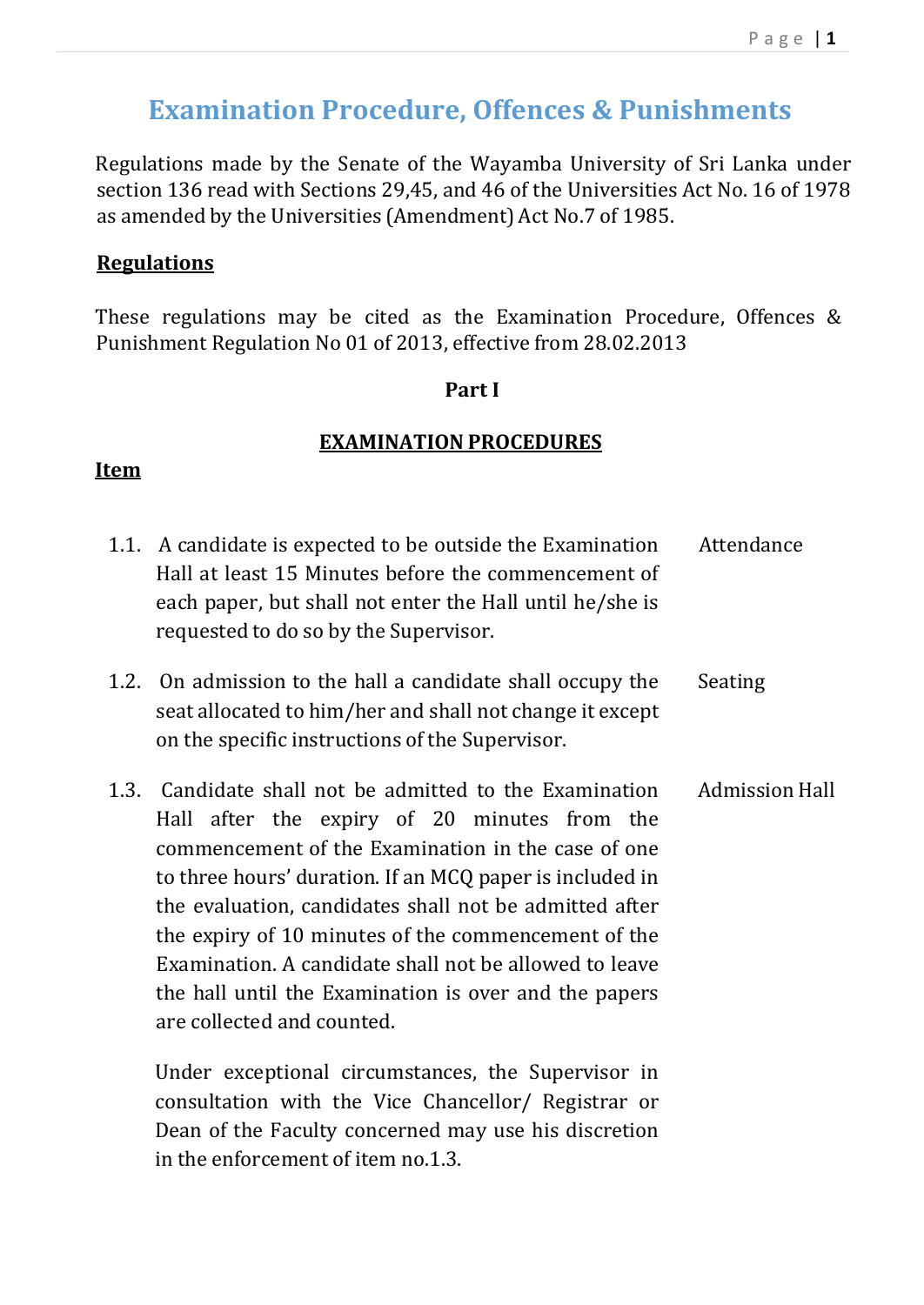- 1.4. A candidate shall have his/her student record book/student identity card and the admission card with him/her in the examination hall on every occasion he/she presents himself/herself for a paper. His/her candidature is liable to be cancelled if he/she does not produce the student record book/student identity card and admission card when requested to do so. If he/she fails to bring his/her student record book/student identity card and the admission card he/she shall sign a declaration in the form provided for it, in respect of the paper for which he/she had not produced the student record book/student identity card or admission card acknowledging that he/she has been permitted to sit the paper conditionally until the matter is resolved, and produce the student record book/student identity card and/or admission card on the next occasion when he/she appears for the examination. If it is the last paper or the only paper he/she is sitting, he/she shall produce the student record book/ student identity card to the Registrar or the relevant Senior Asst. Registrar/ Asst. Registrar within the next three working days. If a candidate loses his/her student record book/student identity or admission card during the examination period, he/she shall obtain a duplicate of student record book/student identity card/admission card as the case may be from the Registrar or relevant Senior Asst. Registrar/ Asst. Registrar for production at the Examination Hall.
- 1.5. A candidate shall not have on his/her person or in his/her clothes or on the admission card, time table, students record book/student identity card, any notes sings or formulae etc. Books, notes, parcels, handbags, hand phones and electronic devices etc. which are not permitted which a candidate has brought with him/her should be kept at a place identified by the Supervisor/Invigilator.

Items which candidates should not bring into the Examination Hall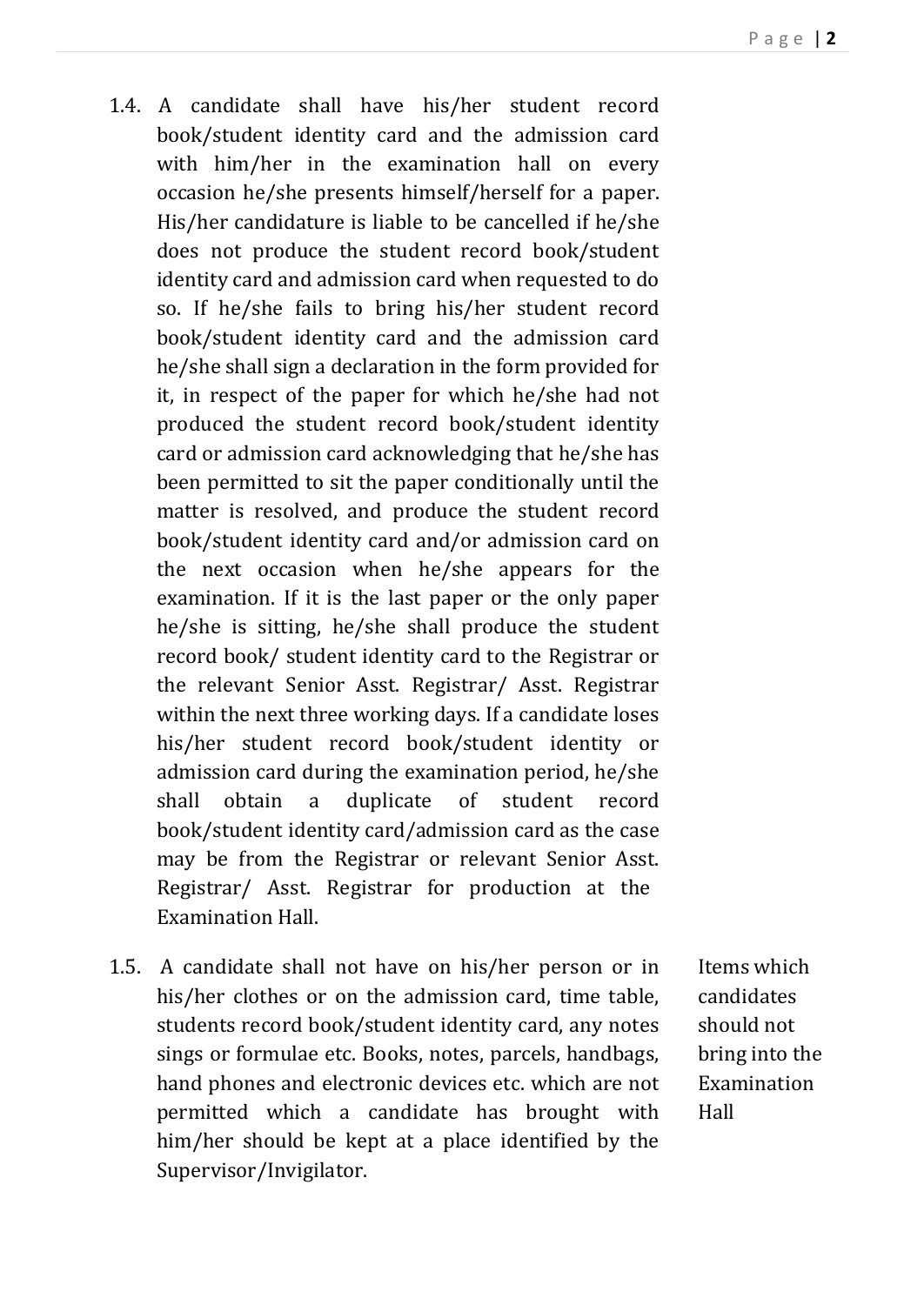1.6. A candidate may be requested by the Supervisor to declare any item in his/her possession or person.

Declaration of articles in possession

Examination **Stationery** University Property

- 1.7. No candidate shall copy or attempt to copy from any book or paper or notes or similar material or from the scripts of another candidate. A candidate shall neither help another candidate nor obtain help from another candidate or any other person. A candidate shall not conduct himself/herself so negligently that anopportunity is given to any other candidate to read anything written by him/her or to watch any practical examination performed by him/her. No candidate shall use any other unfair means or obtain or render improper assistance at the examination. Copying
- 1.8. If any candidate was found to have copied from another candidate by an examiner at the time of marking, he/she would be treated as having committed a punishable offence. Copying
- 1.9. No candidate shall submit a practical book or field book or dissertation /thesis or project study or answer script which has been prepared wholly or partly by anyone other than the candidate himself/herself. Cheating
- 1.10. A candidate shall bring his/her own pens, ink, mathematical instruments, erasers, pencils, or any other approved equipment or stationary which he/she has been instructed to bring. The use of a calculator (authorized types only) will be permitted only for papers that contain a rubric to that effect. Articles candidates may bring
- 1.11. Examination stationary (i.e. writing paper, graph paper, drawing paper, ledger paper, précis paper etc.) will be supplied at the Examination Hall as and when necessary. No sheet of paper or answer book supplied to a candidate may be torn, crumpled, folded or otherwise mutilated. No papers other than those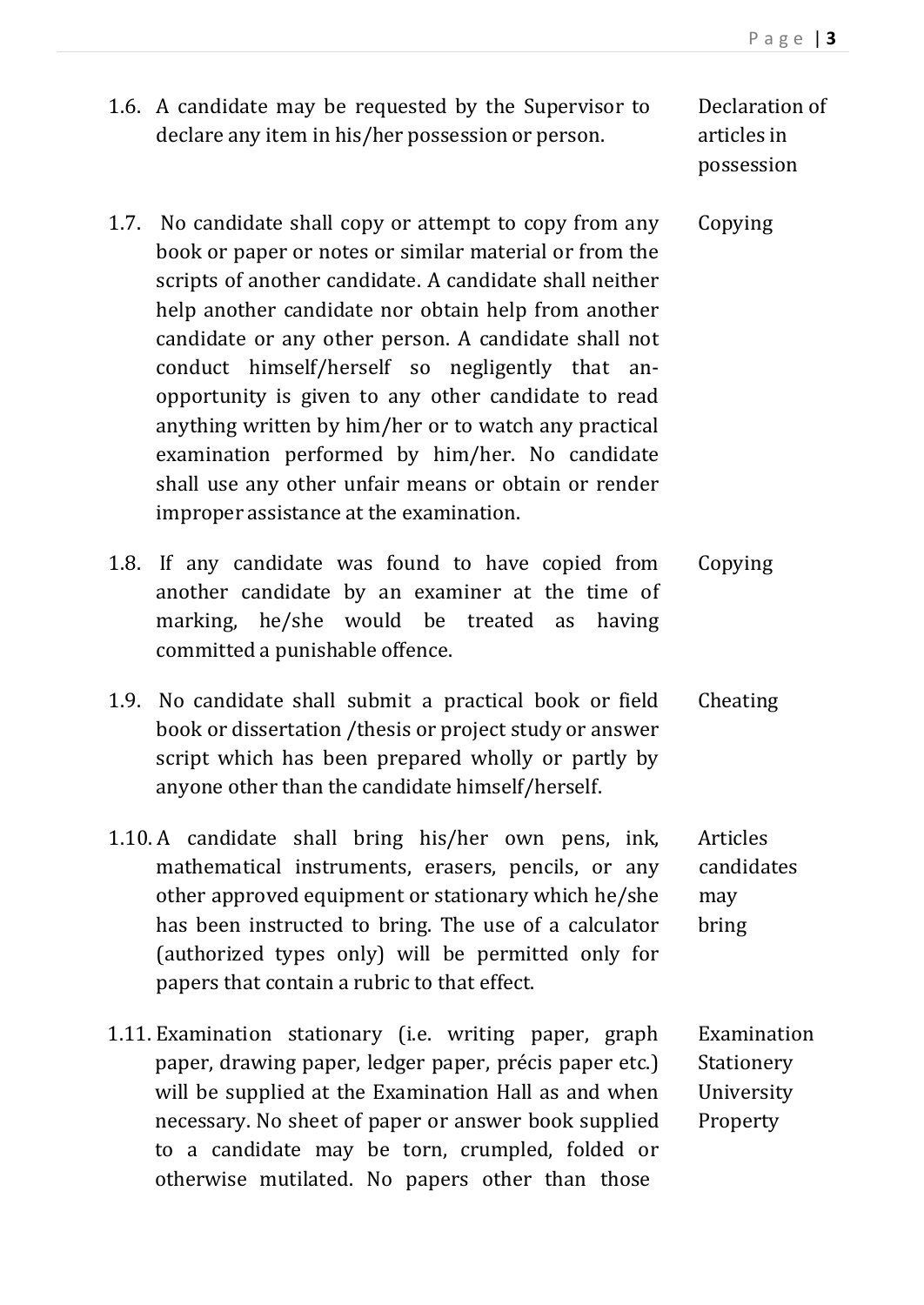supplied to him/her by the Supervisor/ Invigilator shall be used by candidates. All material supplied, whether used or unused, including rough work, shall not be removed from the Examination hall. 1.12. Every candidate shall enter his/her Index Number on each answer book and on every continuation paper. He/she shall also enter all necessary particulars as required. A candidate who inserts on script an Index Number other than his/her own is liable to be considered as having attempted to cheat. Index Number A script that bears no Index Number or has an Index Number which cannot be identified is liable to be rejected. No candidate shall write his/her name or any other identifying mark on the answer script. 1.13. All calculations and rough work shall be done only on paper supplied for the examination, and shall be cancelled and attached to the answer script. Such work should not be done on any other material. Any candidate who disregards these instructions runs the risk of being considered as having written notes or outline of answers with the intention of copying. Rough work to be cancelled 1.14. Any answer or part of an answer which is not to be considered for the purpose of assessment shall be of neatly crossed out. If the same question has been attempted in more than one place the answer or answers that arc not to be considered shall be neatly crossed out. Unwanted parts of answer to be crossed out 1.15. Candidates are under the authority of the supervisor and shall assist him/her by carrying out his/her instructions and those of the Invigilators during the examination and immediately before and after it. Under Supervisor's Authority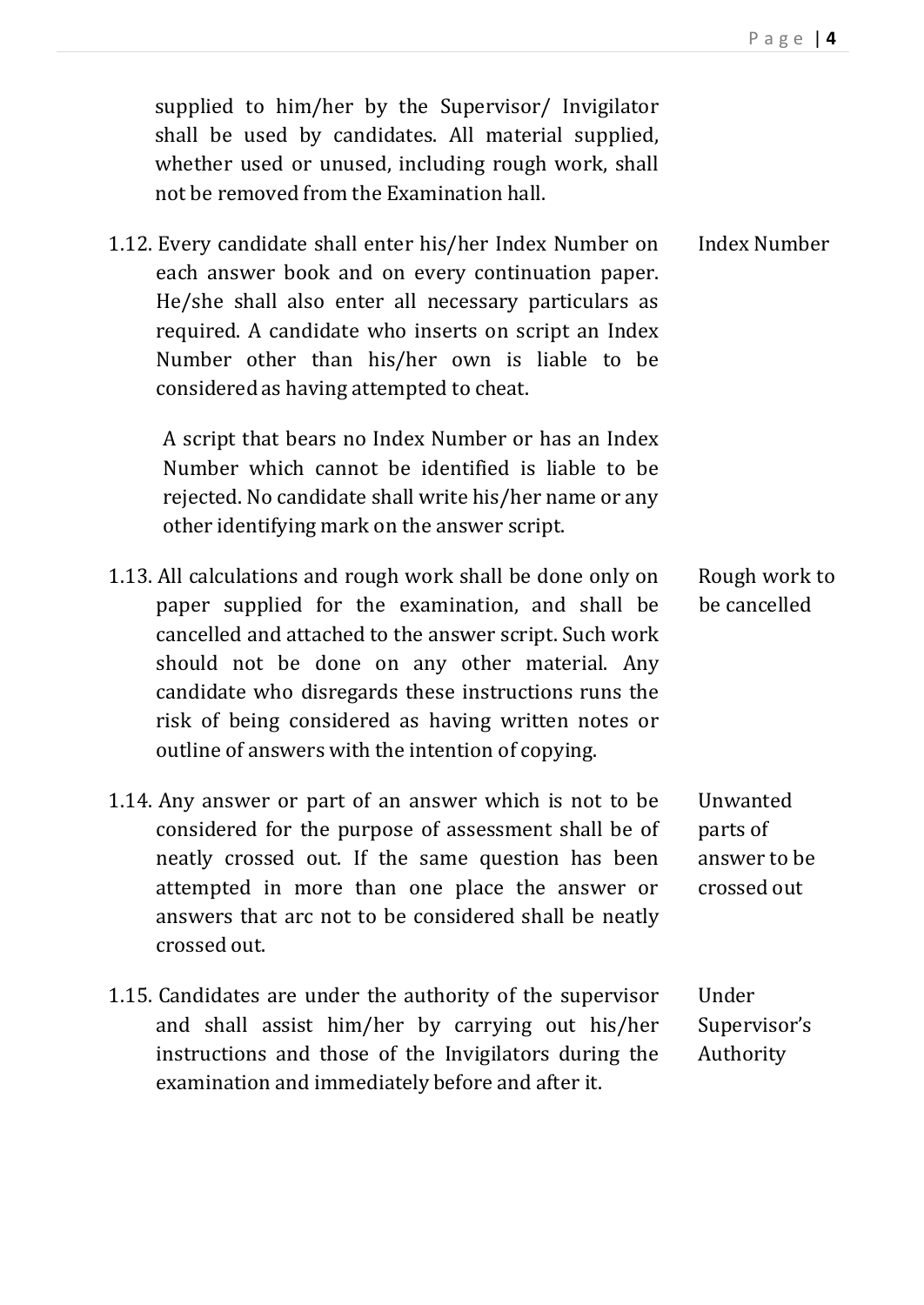| 1.16. Every candidate shall conduct himself/herself in the<br>Examination Hall and its precincts as not to cause<br>disturbance or inconveniences to the Supervisor or his<br>staff or to other candidates. In entering and leaving the<br>hall, he/she shall conduct himself/herself as quietly as<br>possible. A candidate is liable to be excluded from the<br>Examination hall for disorderly conduct.             | Conduct                       |
|------------------------------------------------------------------------------------------------------------------------------------------------------------------------------------------------------------------------------------------------------------------------------------------------------------------------------------------------------------------------------------------------------------------------|-------------------------------|
| 1.17. Candidates shall stop answering & keep answer scripts<br>ready to be collected promptly when ordered by the<br>Supervisor/Invigilator to do so.                                                                                                                                                                                                                                                                  | Completion of<br>work         |
| 1.18. Absolute<br>silence<br>shall<br>be<br>maintained in<br>the<br>Examination Hall and its precincts. A candidate is not<br>permitted for any reason whatsoever to communicate<br>or to have any dealings with any person other than the<br>Supervisor/ Invigilator.<br>The<br>attention<br>of the<br>Supervisor/Invigilator shall be drawn by the candidate<br>by raising his/her hand from where he/she is seated. | Maintenance<br>of silence     |
| 1.19. During the course of answering no candidate shall be<br>permitted to leave the Examination Hall temporarily.<br>In case of an emergency, the Supervisor/ Invigilator<br>may grant him/her permission to do so but the<br>candidate will be under his/her surveillance.                                                                                                                                           | Leaving the<br>Hall           |
| 1.20. No person shall impersonate a candidate at the<br>shall<br>any candidate<br>examination<br>allow<br>nor<br>himself/herself to be impersonated by another person.                                                                                                                                                                                                                                                 | Impersonation                 |
| 1.21. Any candidate receiving unauthorized assistance from<br>any person shall be deemed to have committed an<br>examination offence.                                                                                                                                                                                                                                                                                  | Unauthorized<br>Assistance    |
| 1.22. If circumstances arise which in the opinion of the<br>Supervisor render the cancellation or postponement of<br>the examination necessary, he/she shall stop the<br>examination, collect the scripts already written and                                                                                                                                                                                          | Cancellation/<br>Postponement |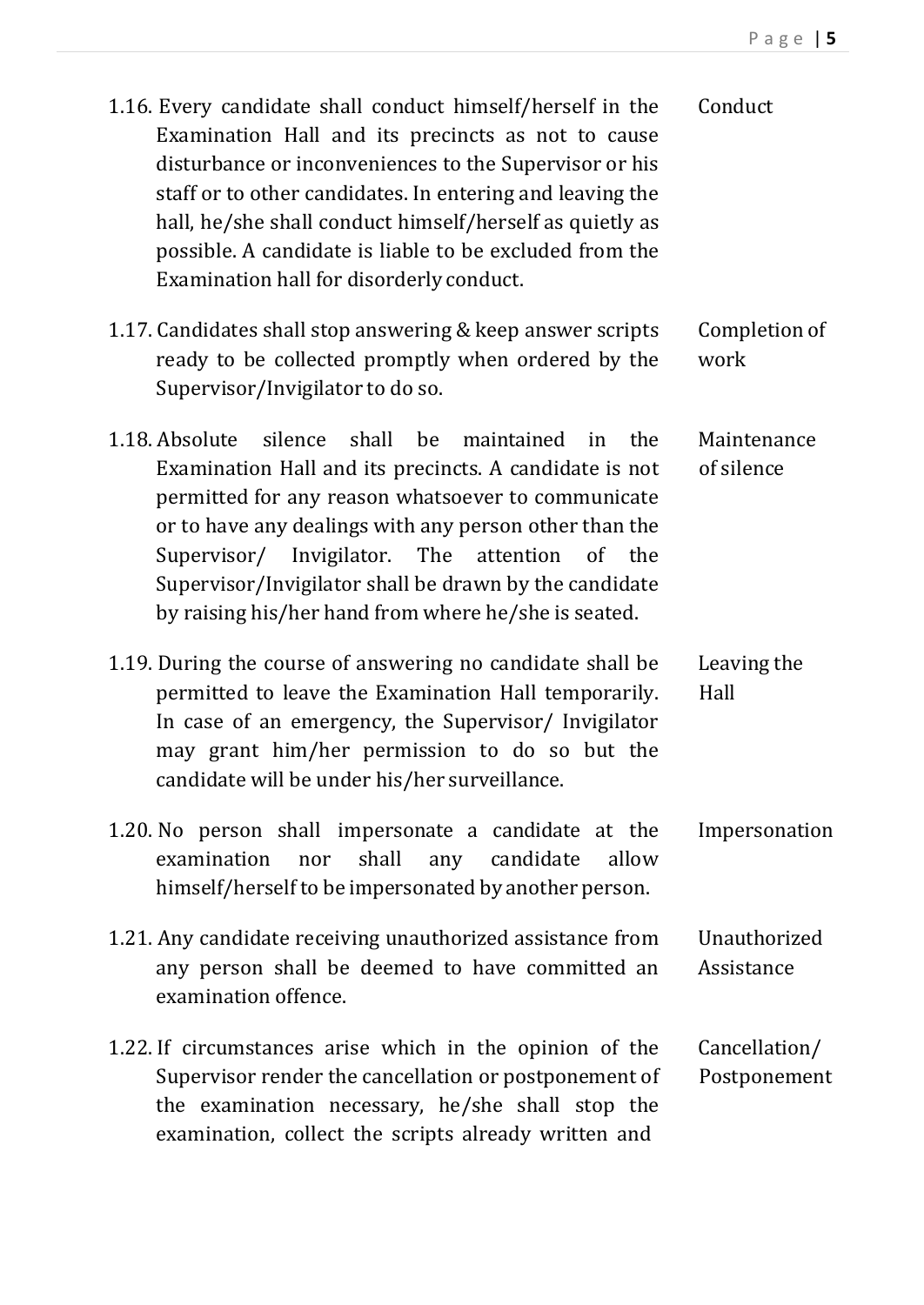then report the matter as soon as possible to the Vice Chancellor/Registrar.

- 1.23. The Supervisor is empowered to obtain from any candidate a statement in writing on any matter which may have arisen during the course of the examination and such statement shall be signed by the candidate. No candidate shall refuse to make such a statement or to sign it. If such a candidate refuses to make such a statement or refuse to sign it, the Supervisor shall make his own statement and report the matter to the Vice Chancellor/ Registrar.
- 1.24. No candidate shall contact any person other than the Vice Chancellor, Dean, and Head of the Department, the Registrar or the relevant Senior Asst. Registrar /Asst. Registrar regarding any matter concerning the examination.
- 1.25. Every candidate shall hand over the answer script personally to the Supervisor/Invigilator, or remain in his/her seat until it is collected. On no account shall a candidate hand over his/her answer script to an attendant, a minor employee or another candidate.
- 1.26. Every candidate who registers for an examination shall be deemed to have sat the examination unless he/she withdraws from the examination before the commencement of the examination. In case of sickness he/she should submit a medical certificate in support of his/her absence, prior to the commencement of the examination. If such a document cannot be submitted before the commencement of the examination, a candidate shall inform of his/her inability to attend the examination to the Dean of the Faculty within a week after the commencement of the examination. The medical certificate shall conform to the Senate Regulations. (See Appendix 1) Withdrawal

Making of **Statements** 

Whom to contact in examination **Matters** 

Handing over the answer script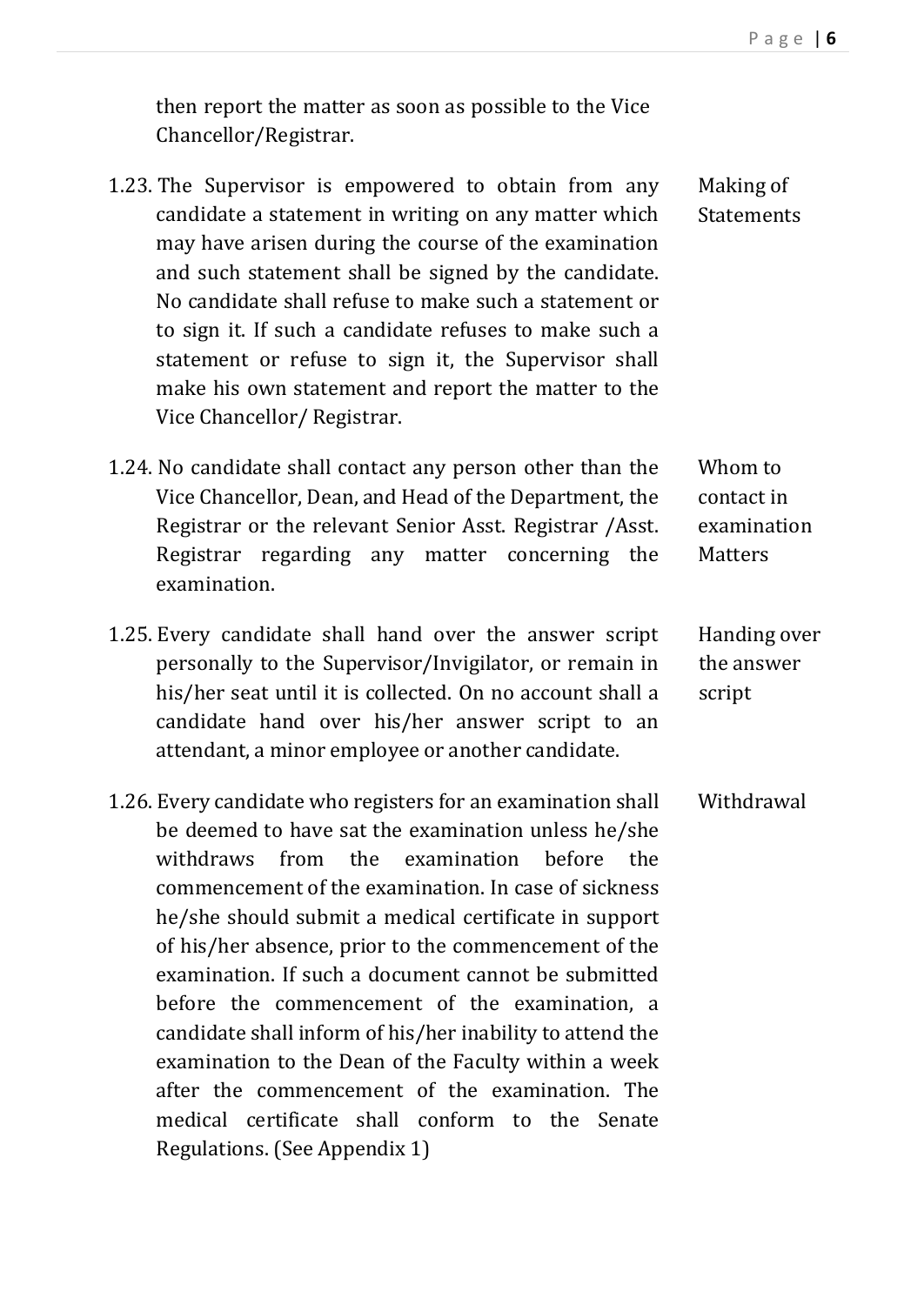| 1.27. When a candidate is unable to present himself/herself<br>for any part/section of an examination, he/she shall<br>notify or cause to be notified this fact to the Dean of the<br>Faculty and relevant Senior Asst. Registrar or Asst.<br>Registrar immediately. This should be confirmed in<br>writing with supporting documents by registered post<br>within two weeks. | Absence from<br>Examinations      |
|-------------------------------------------------------------------------------------------------------------------------------------------------------------------------------------------------------------------------------------------------------------------------------------------------------------------------------------------------------------------------------|-----------------------------------|
| 1.28. A student who does not maintain an attendance of not<br>less than 80% of a given Semester for both<br>Lectures/Practical and not fulfils other requirements<br>specified by the relevant Faculty are not eligible to sit<br>the particular examination paper.                                                                                                           | Eligibility                       |
| 1.29. No student shall sit an examination, if he/she has<br>exhausted the number of attempts that he/she is<br>allowed to sit that particular examination, unless<br>he/she has been granted special permission to do so by<br>the Senate.                                                                                                                                    | Eligibility to<br>continue to sit |
| 1.30. The other matters and issues related to examinations<br>which do not cover by the by-laws will be decided by                                                                                                                                                                                                                                                            |                                   |

the Senate.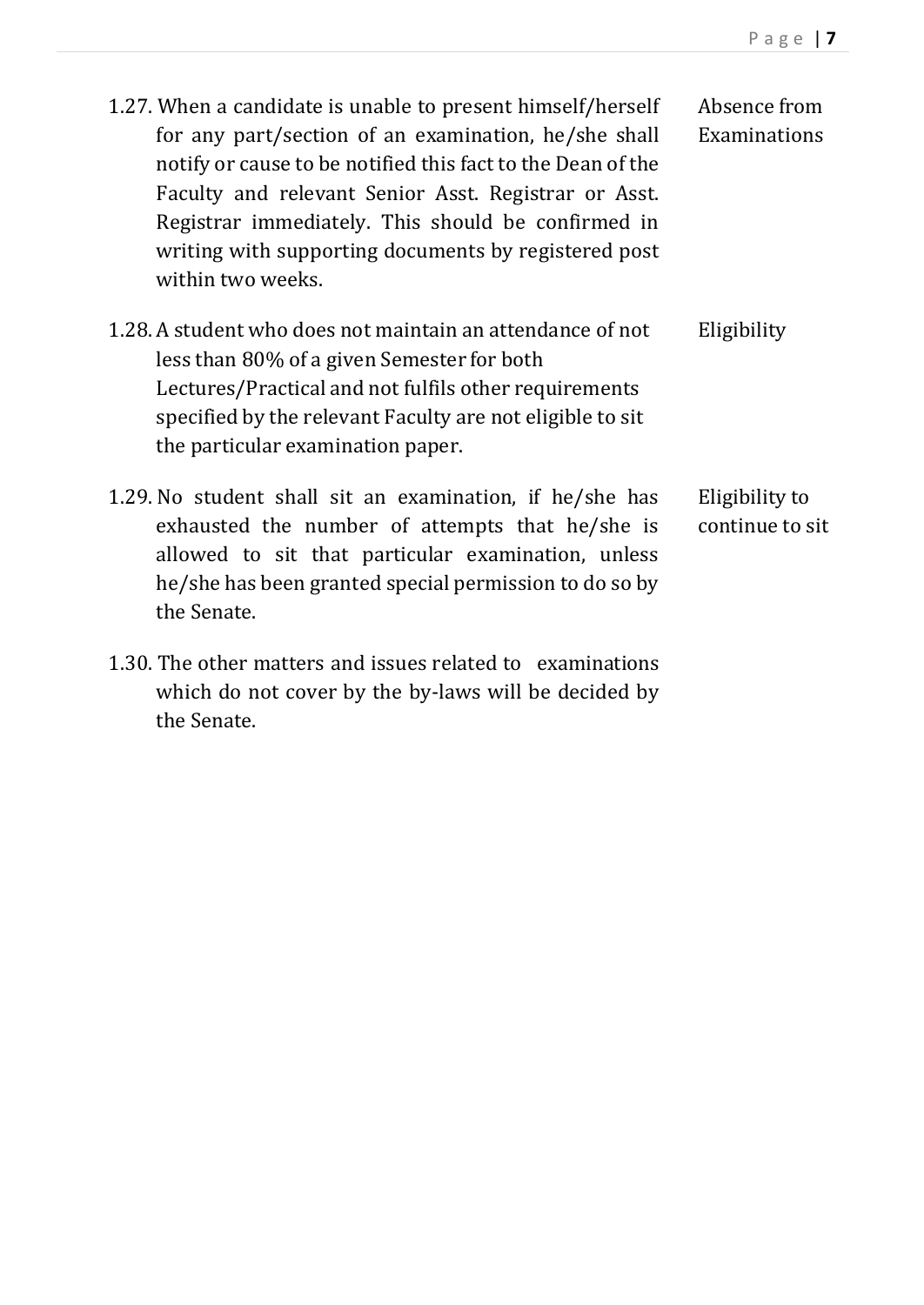## **APPENDIX I**

PROCEDURE APPROVED BY THE SENATE OF THE WAYAMBA UNIVERSITY OF SRI LANKA FOR THE ACCEPTANCE OF MEDICAL CERTIFICATES SUBMITTED BY STUDENTS FOR ABSENCE FROM COURSE WORK AND EXAMINATIONS.

- (1) Students are requested to support the absence from Course Work or Examination due to illness by a valid Medical Certificate conforming to the format of a Medical Certificate issued by a Government Hospital. Such Medical Certificates should be obtained from the following persons:
	- University Medical Officer (UMO)
	- District Medical Officer
	- Consultant Specialist in the particular field
	- Head of a Government Base Hospital
	- Medical superintendent of a Provincial Ayurvedic Government Hospital
	- Ayurvedic Physician registered in the Ayurvedic Medical Council

Under exceptional circumstances Medical Certificates issued by Private Hospitals or registered private practitioners could be considered by the University Medical Officer or Medical Board.

(2) Students who fall ill during sessions or examination time should contact the University Medical Officer at the University Health Center immediately. If a student falls sick at home or elsewhere during sessions or examination time he/she or his/her guardian should inform the Dean of the respective Faculty (immediately) followed by a letter indicating the nature of the illness and the name of the attending doctor etc. Within seven (7) days Medical Certificate supporting the illness of the student also should be sent to the Dean.

Under exceptional circumstances if a student was not able to meet the dead line mentioned above, he/she could send his/her appeal to the Senate.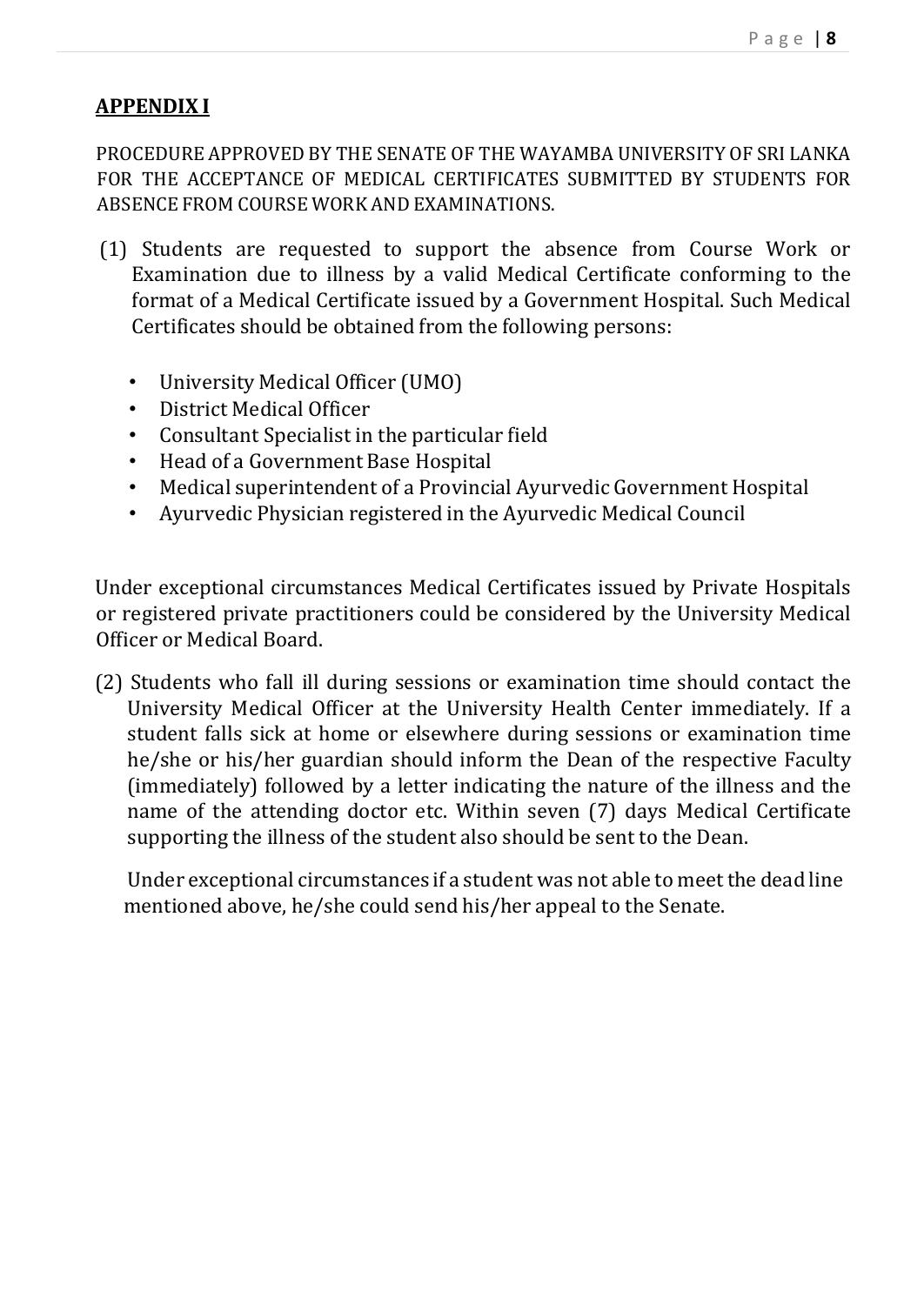#### **Part II**

#### **EXAMINATION OFFENCES AND PUNISHMENTS**

#### **Item**

2.1. Any candidate who violates item 1.5 of Examination Procedure shall be deemed guilty of the offence of possession of unauthorized documents and his/her candidature for that examination shall be cancelled and he/she shall be prohibited from sitting any examination of this University for a period varying from 1 to 3 academic years. Possession of unauthorized document 2.2. Any candidate who violates item 1.7 or 1.8 of Examination Procedure shall be deemed guilty of the offence of copying and therefore his/her candidature shall be cancelled from that examination and he/she shall be prohibited from sitting any examination of this University for a period from 2 to3 academic years. Copying 2.3. Any candidate who violates item 1.9 of Examination Procedure shall be deemed guilty of the offence of having cheated at the examination and his/her candidature for that examination shall be cancelled and to be prohibited from sitting any examination of this University for a period varying from 2 to 3 academic years. Cheating 2.4. Any candidate who is detected removing examination stationary and other material provided for the examination (item 1.11) shall be deemed guilty of an examination offence and his/her candidature for that examination shall be cancelled and he/she shall be liable to be prohibited from sitting any examination of Removal of Stationary

this University for a period up to two academic years.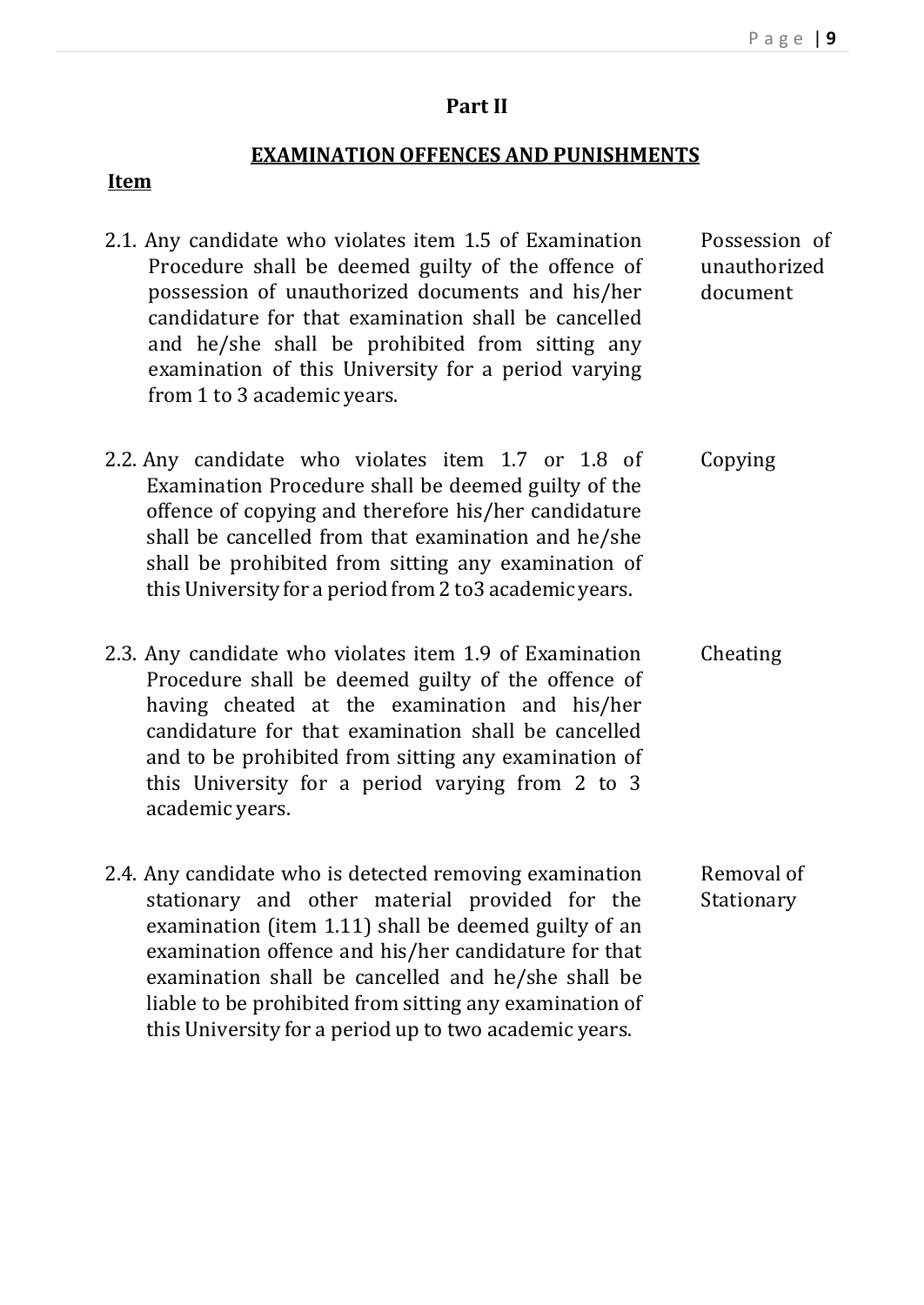| 2.5. Any candidate who violates any one or more of the<br>item in 1.6, 1.15, 1.16, 1.17, 1.18 and 1.19 shall be<br>deemed guilty of the offences of disorderly conduct<br>and his/her candidature shall be cancelled from that<br>examination and he/she shall be prohibited from<br>sitting any examination of this University for a period<br>up to two academic years. | Disorderly<br>conduct      |
|---------------------------------------------------------------------------------------------------------------------------------------------------------------------------------------------------------------------------------------------------------------------------------------------------------------------------------------------------------------------------|----------------------------|
| 2.6. Any candidate who violates item 1.20 shall be guilty of<br>the offence of impersonation and his/her candidature<br>for that examination shall be cancelled and he/she<br>shall be prohibited from sitting any examination of<br>this University.                                                                                                                     | Impersonation              |
| Impersonator/s may also be liable to any punishment<br>under the Penal Code/ Criminal Law. In the event the<br>impersonator is found to be a graduate of this<br>University, his/her degree shall be withdrawn.                                                                                                                                                           |                            |
| 2.7. Any candidate who violates item 1.21 shall be guilty of<br>an examination offence and his/her candidature for<br>that examination shall be cancelled and he/she shall<br>be prohibited from sitting any examination of this<br>University for a period of 1 to 3 academic years.                                                                                     | Unauthorized<br>Assistance |
| 2.8. Any candidate found aiding and abetting<br>in<br>commission of any of the above examination offences<br>shall be deemed to have committed that offence and<br>shall be punished in respect of the offence in<br>accordance, with the provisions of the relevant<br>section.                                                                                          | the Aiding and<br>Abetting |
| 2.9. Any other offence which is not covered in the above<br>section alleged to have been committed by a candidate<br>and reported to the relevant authority by a Supervisor<br>or Examiner shall be inquired into and final decision<br>will be taken by the Senate.                                                                                                      |                            |
|                                                                                                                                                                                                                                                                                                                                                                           |                            |

2.10. Students found guilty of offences will not be eligible for classes and Medals/ Awards.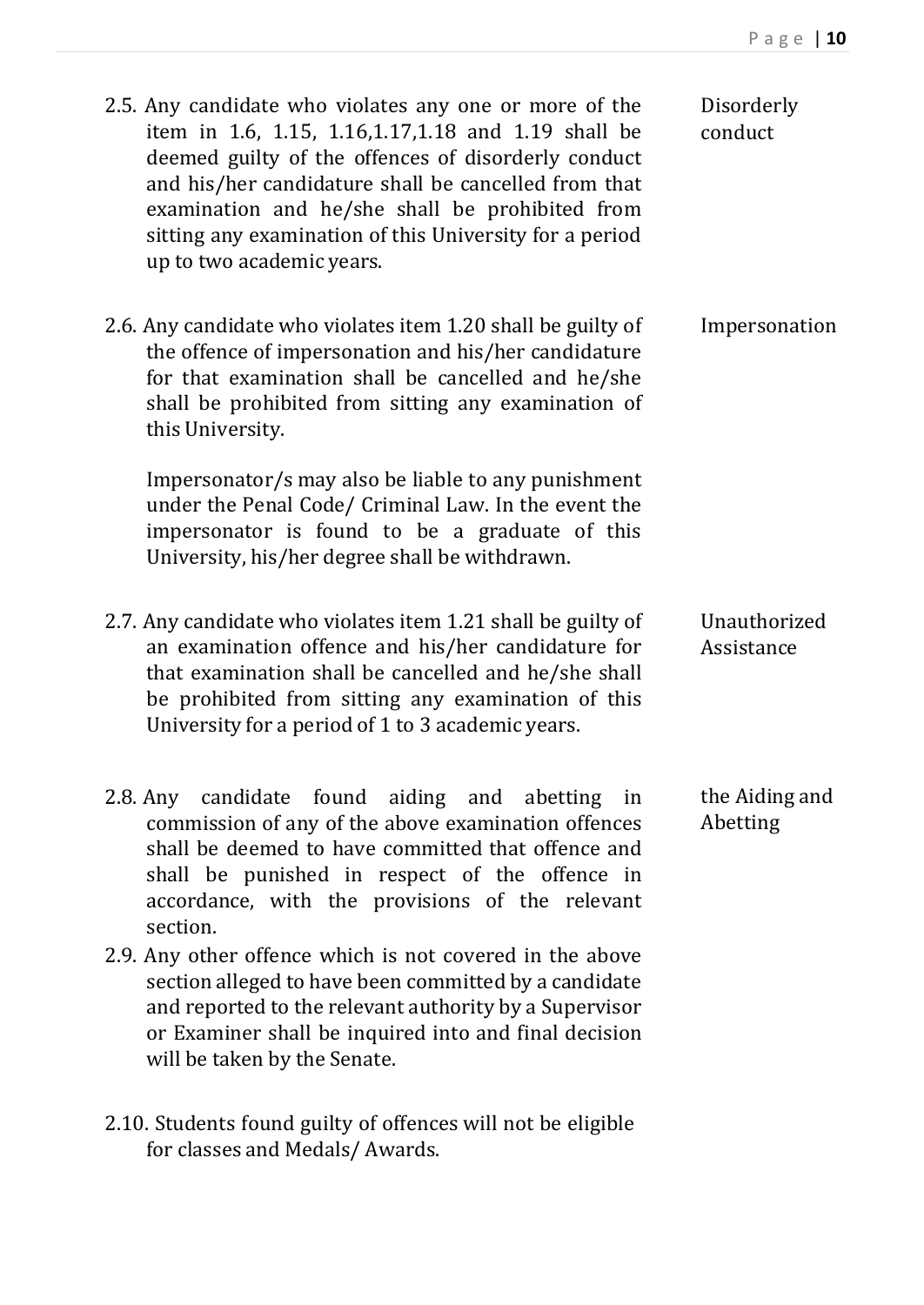## Part III

## Provision for re-scrutinization of marks and grades of undergraduates

## **3.1. Policy Guidelines**

- 3.1.1. All marks and grades obtained by a student at any examination (i.e. incourse assessment, assignment, semester examination, Final examination, etc.) must be free of any errors of addition, computation and transcription.
- 3.1.2. Provisions shall be made for undergraduate students to submit request for verification of their examination marks and grades, if they wish to do so, particularly for the end-semester examinations and final Examinations.
- 3.1.3. However, the examiners' discretion to allocate marks for the answers presented in the answer scripts for the question(s) presented in the question paper, based on the pre-determined criteria and/or model answer expected shall not to be undermined and hence the verification process will be limited only to check for accuracy of addition, computation and transcription (ACT Verification) and not for re-marking of scripts.
- 3.1.4. The provision for requesting re–scrutinization of marks and grades shall be limited only during the 2 weeks immediately following the release of results of an examination. As the cost of re–scrutinization process must be borne by the student, a non-refundable fee, calculated on the basis of actual cost of rescrutiny process shall be levied on the student.
- 3.1.5. The Dean of the Faculty in consultation with the Chief examiner of the examination shall convene Results Verification Board, constituted as prescribed by these by-laws and verification of results must be conducted in accordance with the guidelines prescribed herein.
- 3.1.6. If the marks and grades are not changed, the candidate shall be notified by the Dean through SAR / AR of the Faculty after the meeting of the Results Verification Board. However, if the marks and grades are changed, the outcome of the verification shall be notified to the candidate (s) only after the ratification of results by the Special Result Board of the Faculty in the case of end-semester examination. Whereas in the case of Final Examination, amended results should only be released after obtaining the approval of the Senate and Council of the University.
- 3.1.7. The results issued to the students (s) following the re–scrutiny of marks and grades shall be the final and no more requests shall be entertained thereafter.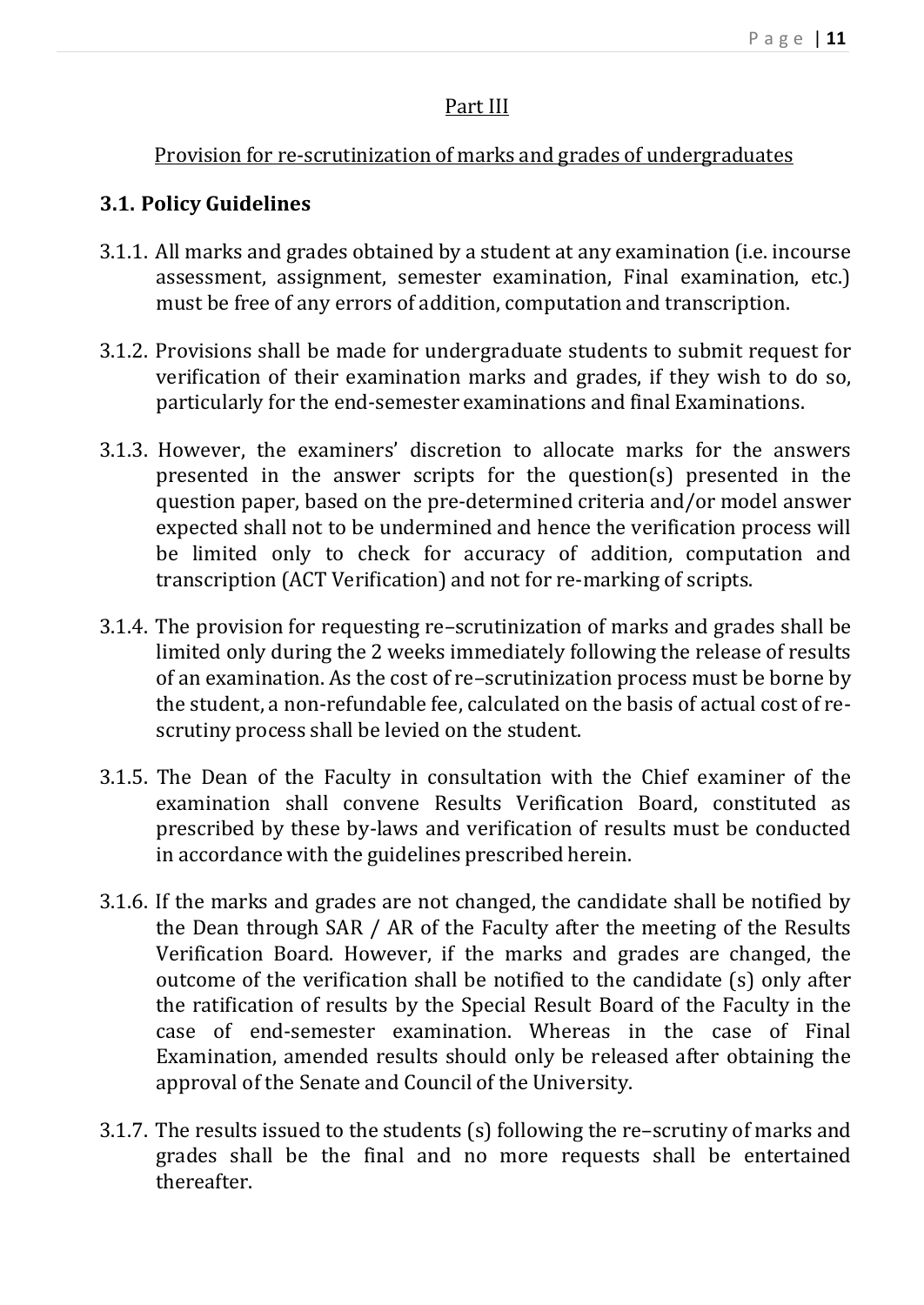## **3.2. Procedures**

3.2.1. SAR / AR of the Faculty should notify the students of the relevant examination the period during which the requests for verification of results are entertained by displaying a notice in the Notice Board of the Deans' Office.

3.2.2. A payment of Rs. 500/= (subject to revision) per course / subject of an end – semester examination shall be charged for verification of the marks and grades and the issue of application forms (Annexure 1) must be done only upon submission of receipt for the prescribed payment.

3.2.3. The Dean shall convene the Results Verification Board meeting for verification of marks/grade within 3 working days upon closure of the applications.

3.2.4. The Results Verification Board shall consist of the following persons:

- 1. Dean of the Faculty (convener)
- 2. Head of Department(s)
- 3. Chief Examiner (if applicable)
- 4. Examiners in-charge of each subject / paper

When the Head is a Chief Examiner / Examiner in charge of each examination / subject / paper, another member from the same Department can be called for the Results Verification Board.

- 3.2.5. The Head of Department in-charge of the relevant course(s) / subject(s) shall present the individual marks / grades sheets for different components of the examination(s) (i.e. written, oral, laboratory, continues assessment, etc.) and the answer scripts for scrutiny of the Results Verification Board.
- 3.2.6. The Results Verification Board should proceed to check the accuracy of addition, computation and transcription of results (ACT Verification).
- 3.2.7. If the number of applications received is too large the Dean of the Faculty in consultation with the Chief Examiner can appoint relevant SubCommittees for verification of marks and grades. In such instances verified results should be tabled at the Results Verification Board for ratification.
- 3.2.8. If there is no change of grades, the Dean of the Faculty through the SAR / AR of the Faculty should inform the candidate(s) soon after the Results Verification Board meeting.